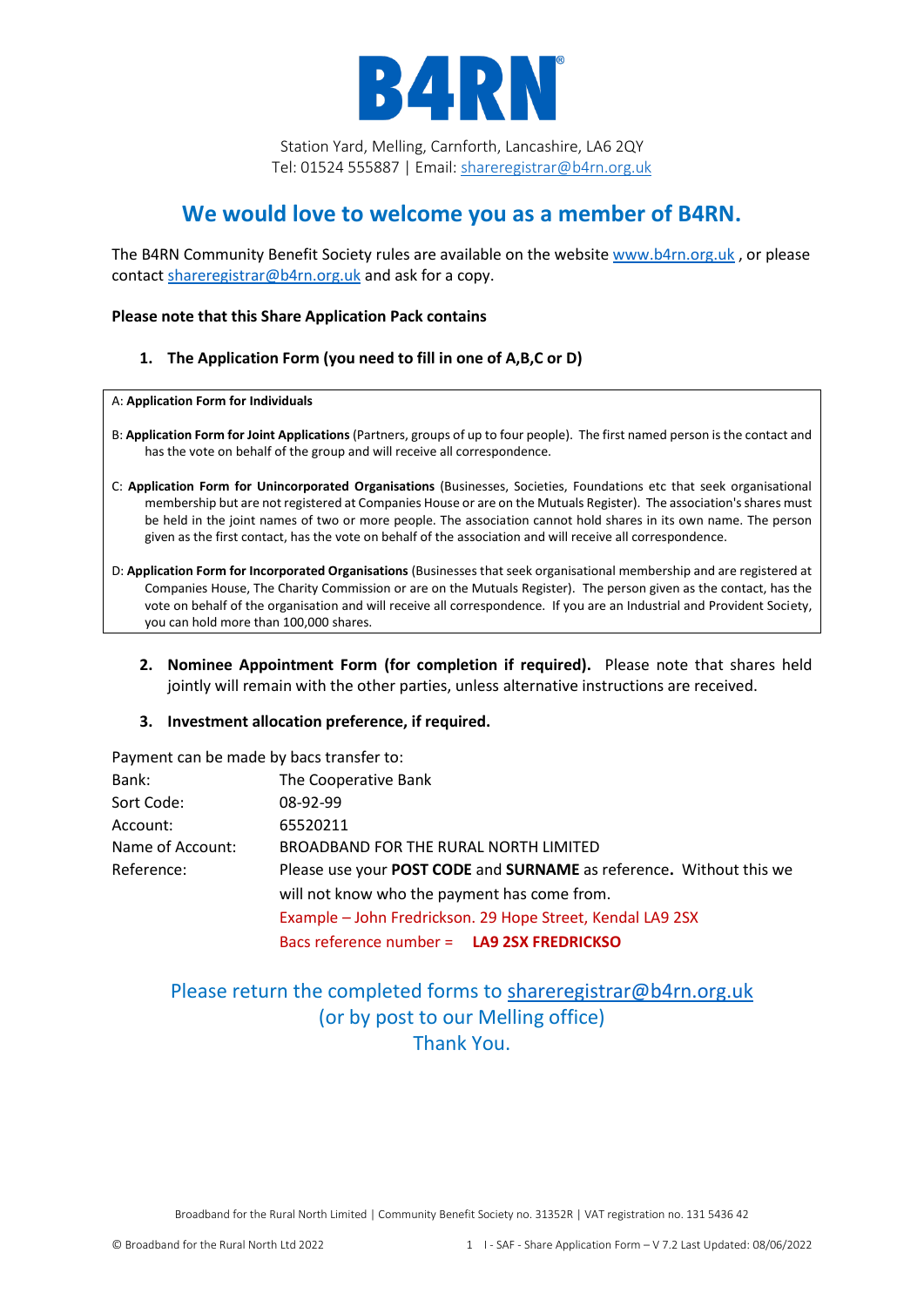

## **A. Application form - Individuals**

I wish to become a member of Broadband for the Rural North Limited in accordance with the society's rules and apply for

£

worth of shares (minimum £100, maximum £100,000)

| Are you an existing<br>shareholder? | Member number if known.                 |
|-------------------------------------|-----------------------------------------|
| Proof of Identity                   | National Insurance Number or equivalent |
| First name(s) in full               |                                         |
| Last name                           |                                         |
| Address                             |                                         |
| Telephone                           |                                         |
| e-mail address                      |                                         |

### **Nomination form**

If you wish to nominate a person to whom you wish your shares to be transferred to on your death, please complete the **Nominee Appointment Form** (below)

## **Investment allocation**

If you wish to state a preference for the allocation of your investment, please complete the **Investment Allocation Preference Form** (below)

## **Agreement**

I agree to be bound by the terms and conditions in the **Prospectus - Invitation to Subscribe for shares in B4RN** and the rules of Broadband for the Rural North Limited. I understand that the Society's board may reject my application and does not have to tell me why it has been rejected.

## **Data protection & money laundering**

The data provided by you on this form will be stored within a computerised database. This data will only be used for Broadband for the Rural North Ltd purposes and will not be disclosed to a third party other than as required for compliance purposes or under court order. It is a condition of the offer that to ensure compliance with UK money laundering regulations Broadband for the Rural North Ltd may at its absolute discretion require verification of identity from any person seeking to invest. I am at least 16 years old.

| Date | Signature |
|------|-----------|
|      |           |

**Please return the completed forms to [shareregistrar@b4rn.org.uk](mailto:shareregistrar@b4rn.org.uk) (or by post to our Melling Office. Thank You.**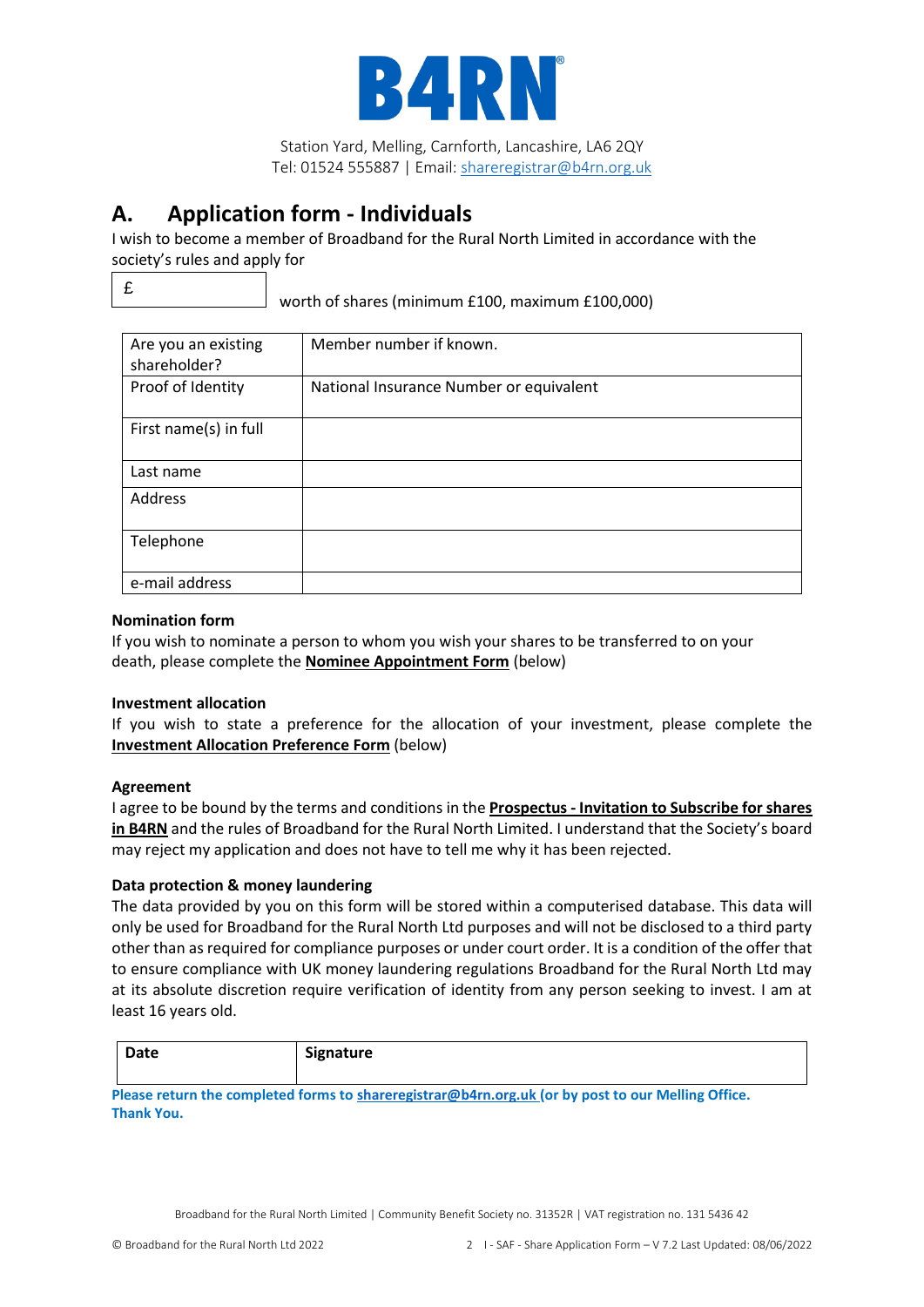

## **B. Application form - Joint**

We wish to become a member of Broadband for the Rural North Limited in accordance with the society's rules and apply for

£

worth of shares (minimum £100, maximum £100,000)

#### **First Person** (main contact, who will receive correspondence and will cast the vote for all partners).

| Are you an existing<br>shareholder? | Member number if known.                 |
|-------------------------------------|-----------------------------------------|
| First name(s) in full               |                                         |
| Proof of Identity                   | National Insurance Number or equivalent |
| Last name                           |                                         |
| Address                             |                                         |
| Telephone                           |                                         |
| e-mail address                      |                                         |

#### **Second Person**

| Are you an existing<br>shareholder? | Member number if known.                 |
|-------------------------------------|-----------------------------------------|
| Proof of Identity                   | National Insurance Number or equivalent |
| First name(s) in full               |                                         |
| Last name                           |                                         |
| Address                             |                                         |
| Telephone                           |                                         |
| e-mail address                      |                                         |

### **Third Person**

| Are you an existing<br>shareholder? | Member number if known.                 |
|-------------------------------------|-----------------------------------------|
| Proof of Identity                   | National Insurance Number or equivalent |
| First name(s) in full               |                                         |
| Last name                           |                                         |
| Address                             |                                         |
| Telephone                           |                                         |
| e-mail address                      |                                         |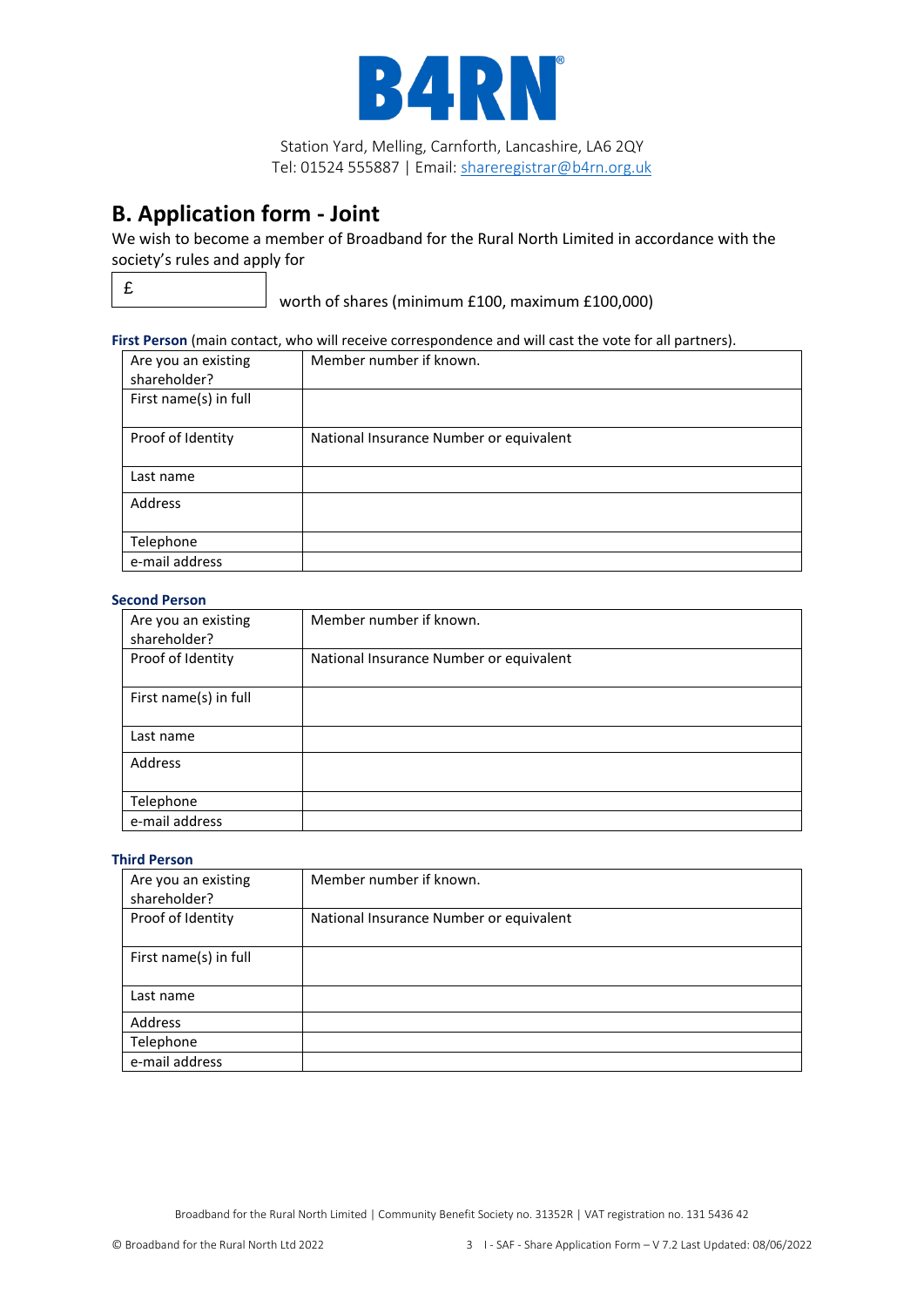

#### **Fourth Person**

| Are you an existing<br>shareholder? | Member number if known.                 |
|-------------------------------------|-----------------------------------------|
| Proof of Identity                   | National Insurance Number or equivalent |
| First name(s) in full               |                                         |
| Last name                           |                                         |
| Address                             |                                         |
| Telephone                           |                                         |
| e-mail address                      |                                         |

### **Investment allocation**

If you wish to state a preference for the allocation of your investment, please complete the **Investment Allocation Preference Form** (below)

#### **Agreement**

I agree to be bound by the terms and conditions in the **Prospectus - Invitation to Subscribe for shares in B4RN** and the rules of Broadband for the Rural North Limited. I understand that the Society's board may reject my application and does not have to tell me why it has been rejected.

#### **Data protection & money laundering**

The data provided by you on this form will be stored within a computerised database. This data will only be used for Broadband for the Rural North Ltd purposes and will not be disclosed to a third party other than as required for compliance purposes or under court order. It is a condition of the offer that to ensure compliance with UK money laundering regulations Broadband for the Rural North Ltd may at its absolute discretion require verification of identity from any person seeking to invest. I am at least 16 years old.

| Please sign here |           |
|------------------|-----------|
| <b>Date</b>      | Signature |
| Date             | Signature |
| <b>Date</b>      | Signature |
| Date             | Signature |

**Please return the completed forms to [shareregistrar@b4rn.org.uk](mailto:shareregistrar@b4rn.org.uk) (or by post to our Melling Office. Thank You.**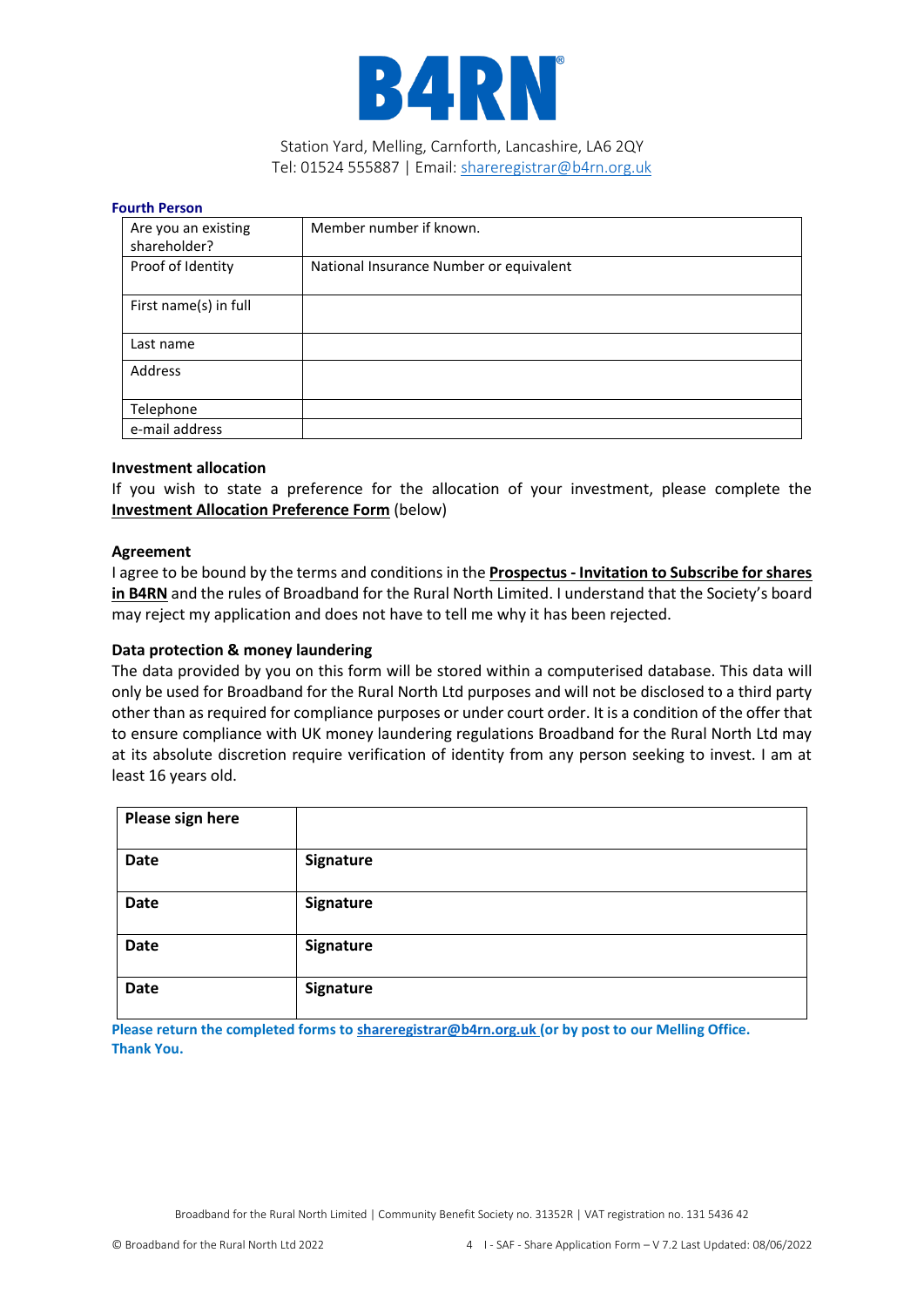

# **C. Application Form for Unincorporated Organisations**

We wish to become a member of Broadband for the Rural North Ltd in accordance with the society's rules, and apply for

worth of shares (minimum £100, maximum £100,000)

|  | Full Official Name of your |  |  |
|--|----------------------------|--|--|
|  | Association                |  |  |

**First Person** (main contact, who will receive correspondence and will cast the vote for all partners).

| Are you an existing<br>shareholder? | Member number if known.                 |
|-------------------------------------|-----------------------------------------|
| First name(s) in full               |                                         |
| Proof of Identity                   | National Insurance Number or equivalent |
| Last name                           |                                         |
| Address                             |                                         |
| Telephone                           |                                         |
| e-mail address                      |                                         |

#### **Second Person**

| Are you an existing<br>shareholder? | Member number if known.                 |
|-------------------------------------|-----------------------------------------|
| Proof of Identity                   | National Insurance Number or equivalent |
| First name(s) in full               |                                         |
| Last name                           |                                         |
| Address                             |                                         |
| Telephone                           |                                         |
| e-mail address                      |                                         |

### **Third Person**

| Are you an existing   | Member number if known.                 |
|-----------------------|-----------------------------------------|
| shareholder?          |                                         |
| Proof of Identity     | National Insurance Number or equivalent |
| First name(s) in full |                                         |
| Last name             |                                         |
| Address               |                                         |
| Telephone             |                                         |
| e-mail address        |                                         |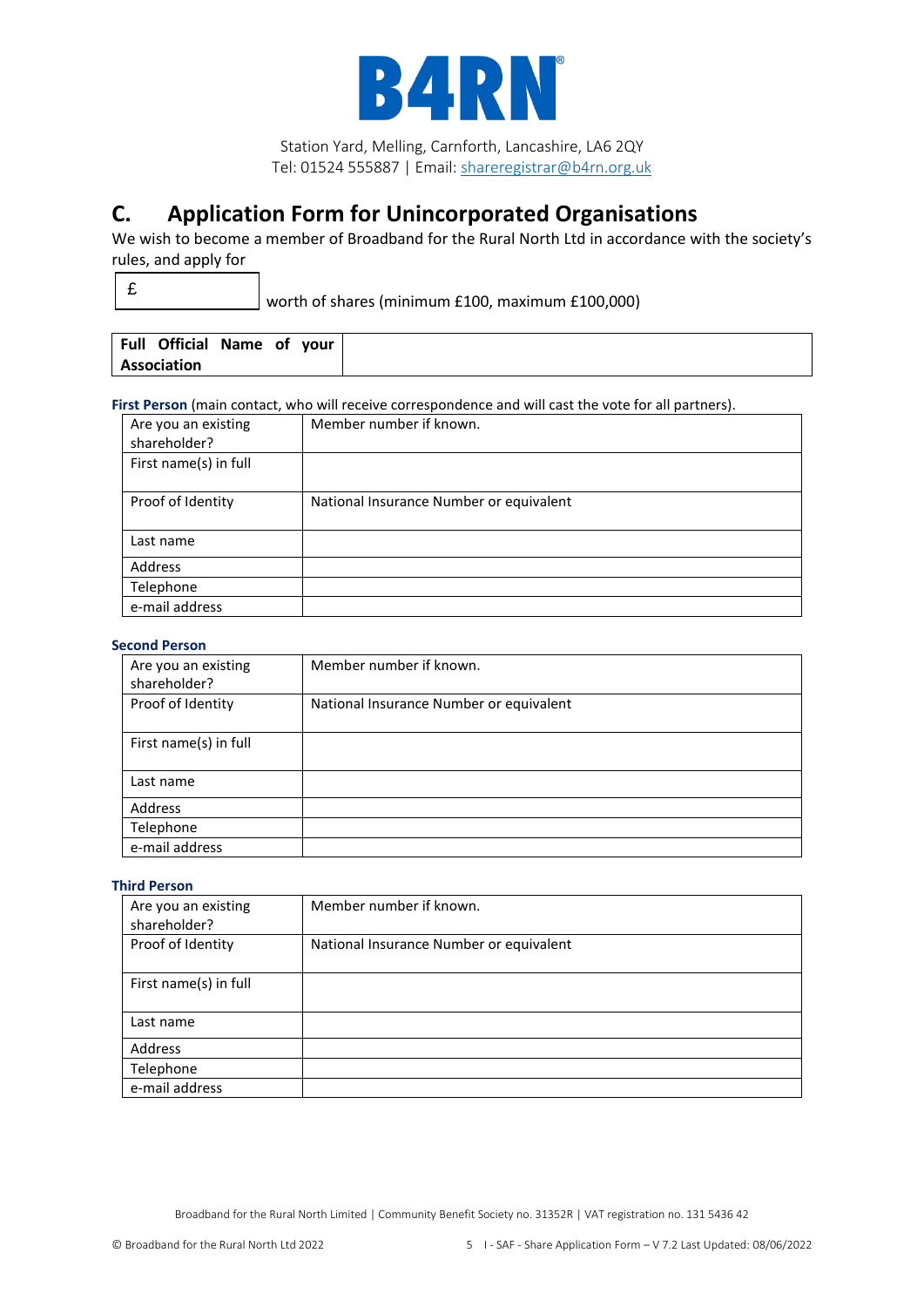

#### **Fourth Person**

| Are you an existing<br>shareholder? | Member number if known.                 |
|-------------------------------------|-----------------------------------------|
| Proof of Identity                   | National Insurance Number or equivalent |
| First name(s) in full               |                                         |
| Last name                           |                                         |
| Address                             |                                         |
| Telephone                           |                                         |
| e-mail address                      |                                         |

### **Investment allocation**

If you wish to state a preference for the allocation of your investment, please complete the **Investment Allocation Preference Form** (below)

#### **Agreement**

I agree to be bound by the terms and conditions in the **Prospectus - Invitation to Subscribe for shares in B4RN** and the rules of Broadband for the Rural North Limited. I understand that the Society's board may reject my application and does not have to tell me why it has been rejected.

#### **Data protection & money laundering**

The data provided by you on this form will be stored within a computerised database. This data will only be used for Broadband for the Rural North Ltd purposes and will not be disclosed to a third party other than as required for compliance purposes or under court order. It is a condition of the offer that to ensure compliance with UK money laundering regulations Broadband for the Rural North Ltd may at its absolute discretion require verification of identity from any person seeking to invest. I am at least 16 years old.

| Please sign here |           |
|------------------|-----------|
| <b>Date</b>      | Signature |
| Date             | Signature |
| <b>Date</b>      | Signature |
| Date             | Signature |

**Please return the completed forms to [shareregistrar@b4rn.org.uk](mailto:shareregistrar@b4rn.org.uk) (or by post to our Melling Office. Thank You.**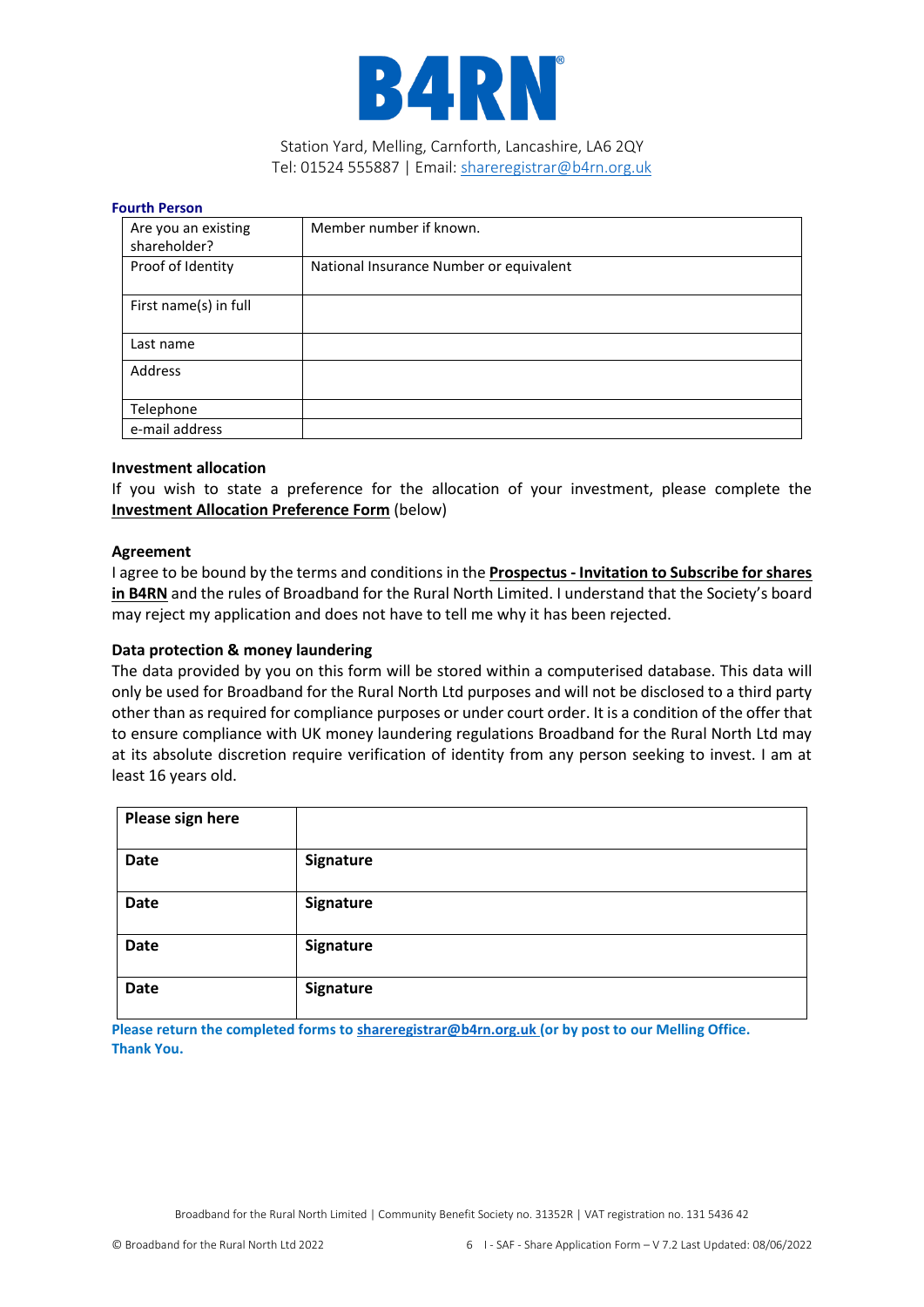

## **D. Application Form for Incorporated Organisations**

We wish to become a member of Broadband for the Rural North Ltd in accordance with the society's rules, and apply for

 $\overline{\phantom{a}}$ £

worth of shares (minimum £100, maximum £100,000)

**Official name and correspondence address** 

| Are you an existing B4RN<br>shareholder?               | Member number if known. |
|--------------------------------------------------------|-------------------------|
| Are you an Industrial and<br><b>Provident Society?</b> | I&P number.             |
| <b>Full Official Name</b>                              |                         |
| <b>Address for correspondence</b>                      |                         |
| <b>Company Registration</b><br>number                  |                         |
| <b>Contact name</b>                                    |                         |
| <b>Telephone</b>                                       |                         |
| e-mail                                                 |                         |

## **Agreement**

We agree to be bound by the Terms and Conditions included in the **Prospectus - Invitation to Subscribe for shares in B4RN** and the Rules of Broadband for the Rural North Ltd. We understand that the Society's Board may reject our application and does not have to tell us why it has been rejected.

## **Data protection & money laundering**

The data provided by you on this form will be stored within a computerised database. This data will only be used for Broadband for the Rural North Limited purposes and will not be disclosed to a third party other than as required for compliance purposes or under court order. It is a term of the offer that to ensure compliance with UK money laundering regulations Broadband for the Rural North Ltd may at its absolute discretion require verification of identity from any person/organisation seeking to invest.

## **Signed**

| <b>Director</b>    |  |
|--------------------|--|
| Director/Secretary |  |
| <b>Date</b>        |  |

**Please return the completed forms to [shareregistrar@b4rn.org.uk](mailto:shareregistrar@b4rn.org.uk) (or by post to our Melling Office. Thank You.**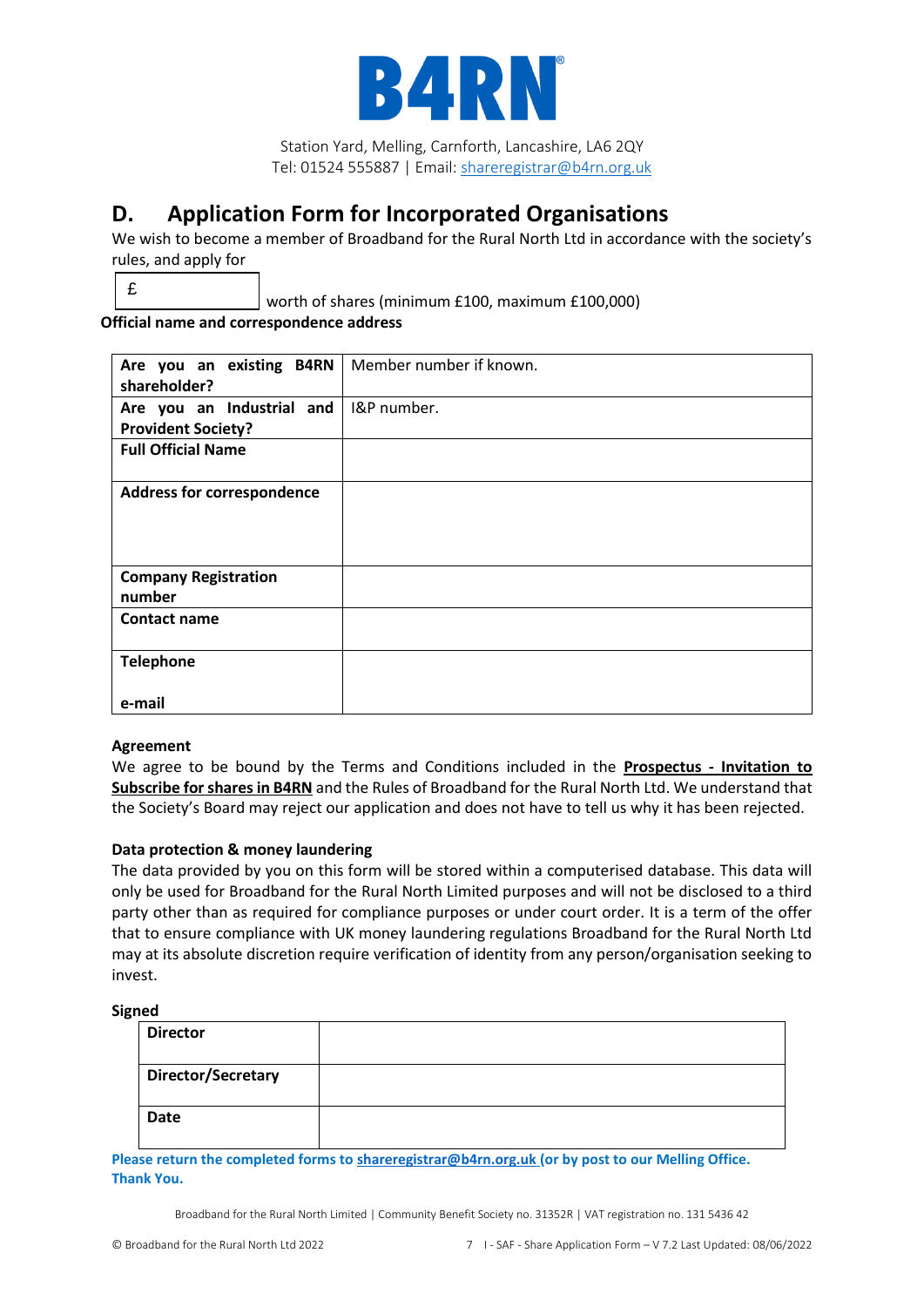

## **2. Nominee Appointment Form (Individual Members only)**

**This form should only be completed if you wish to nominate a person to receive your shares on your death**.

**Your full name**:

**Your address**: (We will use this address when we write to you)

You can nominate a person to whom you wish your shares to be transferred on your death. We will respect those wishes (so far as the law and our rules permit).

If you are a joint shareholder and you do not wish your holding to pass to the other joint shareholder(s) then you must complete this form. You may nominate a person to whom you wish your joint shareholding to be transferred on your death.

Please name your choice of nominee below.

**Your nominee's full name**:

I understand that it may not be possible for Broadband for the Rural North Ltd (the Society) to action this request and I and my heirs will not hold the Society responsible for its actions.

I understand that these instructions can only be revoked or amended by my giving clear written instructions to the Secretary of the Society at the registered office.

I understand that trustees will need to be appointed if my nominee is under 16 years of age.

Г

| Please sign here                                                                                                        |  |
|-------------------------------------------------------------------------------------------------------------------------|--|
| A witness to your signature must<br>sign here and include their address.<br>(Witness should not be a close<br>relative) |  |
| Date                                                                                                                    |  |